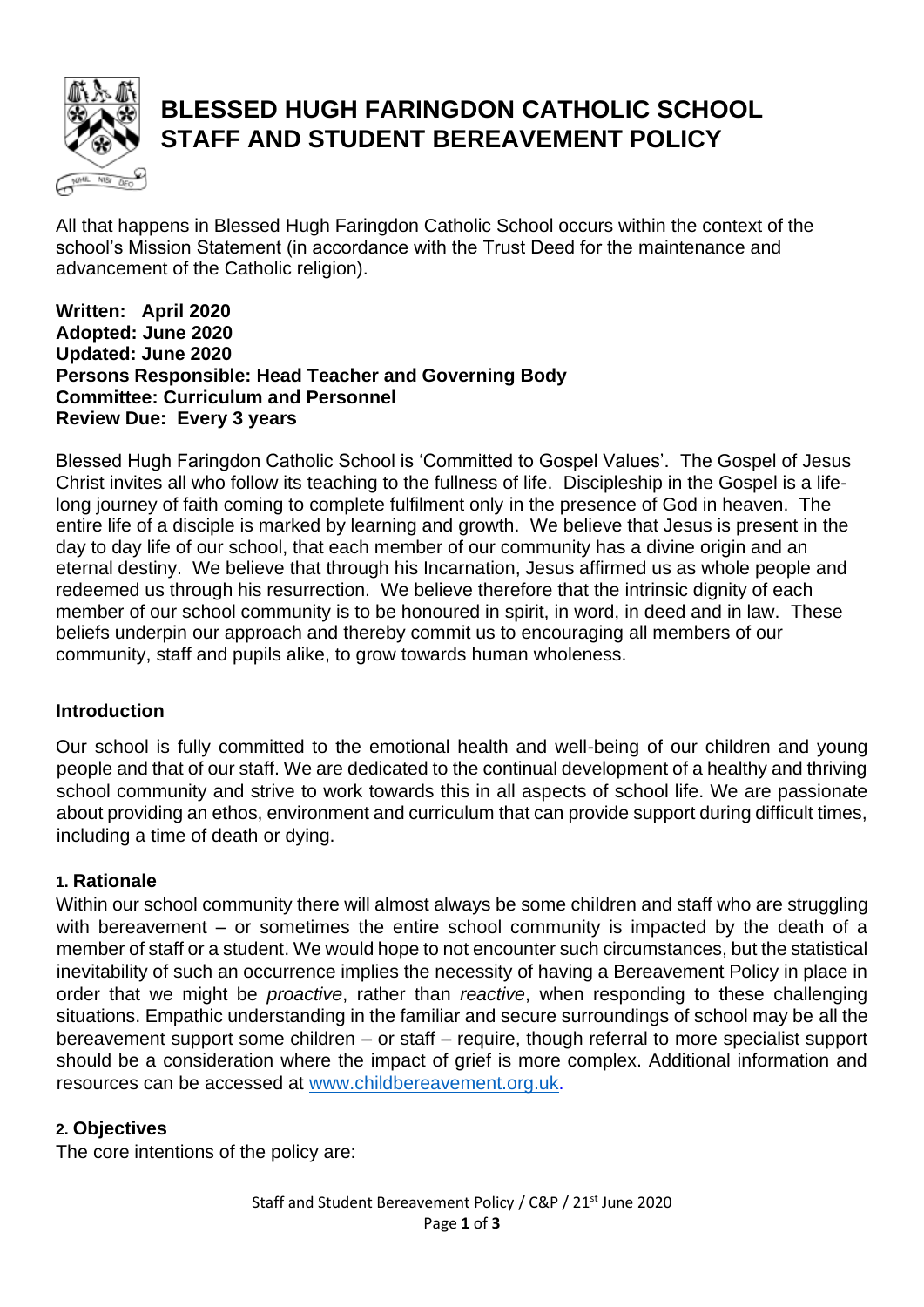- To support students and/or staff before (where applicable), during, and after bereavement
- To enhance effective communication and clarify the pathway of support between school, family and community.
- To identify key staff within school and the Local Authority and clarify the pathway of support.
- The Children Act 1989 aimed to ensure that the welfare of the child was paramount, working in partnership with parents to protect the child from harm (http://www.careandthelaw.org.uk/eng/b\_section2). All intentions of this policy endorse that aim as we endeavour to counter any adverse effects of bereavement and maintain staff and students' emotional well-being.

## **3. The role of the Governing Body**

 To approve this policy and ensure its implementation as an active document. To be reviewed every three years.

*This includes:* 

- **o** Reflecting on its effectiveness in practice.
- Utilising the expertise within the school and sharing responsibilities.

## **4. The role of the Headteacher**

*The Headteacher has overall responsibility for the policy and its implementation, for liaison with the governing body, parents/carers, the Local Authority and other relevant outside agencies.* 

The Headteacher will:

- **o** Monitor progress and ensure effective liaison with external agencies.
- **o** Respond to media enquiries.
- **o** Keep the governing body fully informed.
- Ensure an appropriate first point of contact for the family and/or concerned.
- Advise and support staff, consult on referral pathways and with internal and external specialists to ensure mechanisms to support more complex grief are in place.

### **5. Procedures:**

1. Contact with the deceased's family should be established by an appropriate member of staff in dialogue with the Headmaster and the family's wishes respected in communicating with others. Factual information is essential to avoid rumour and confusion, whilst being sensitive to cultural and religious considerations.

 We will be mindful of the use of social media sites and their impact throughout this time as rumour and gossip spread quickly.

- 2. Staff should be informed before students and be prepared (through prior advice and support) to share information in age-appropriate ways, as agreed for each individual circumstance.
- 3. Students should be informed, preferably in small groups, by someone known to them. A decision will be made as to whether this information should be given as part of a whole school approach or if only certain groups of students need to be informed.
- 4. A letter to all school families affected should be composed at the earliest opportunity and a decision made as to whom, and how, it should be distributed.